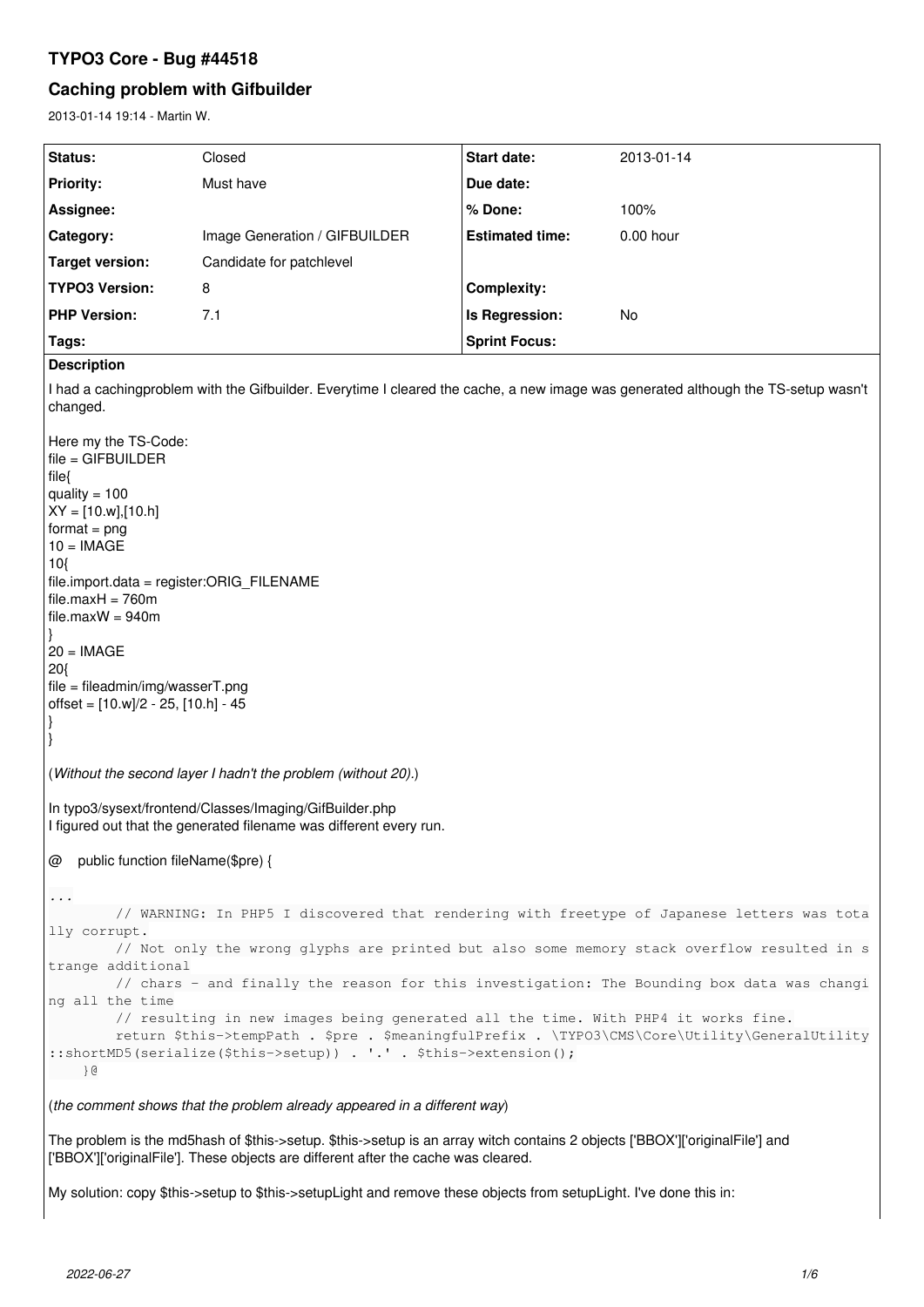```
@
public function start($conf, $data) {
...
                          // BBOX (the fileinfo) is to big and different each run: $this->fileName() generates a
  new file every run, because it uses a md5hash of this array
                          // ['BBOX']['originalFile'] and ['BBOX']['originalFile'] are Objects (to big and diffe
rent each run)
                          // $this-setupLight is used now in $this->fileName()
                        //
                          $this->setupLight = $this->setup;
                          foreach ($sKeyArray as $theKey) {
                          $this->setupLight[$theKey . '.']['BBOX']['originalFile']='';
                          $this->setupLight[$theKey . '.']['BBOX']['processedFile']='';
            }
                        //
                          // Get trivial data
                          $XY = \TYPO3\CMS\Core\Utility\GeneralUtility::intExplode(',', $this->setup['XY']);
                          $maxWidth = isset($this->setup['maxWidth.']) ? intval($this->cObj->stdWrap($this->setu
p['maxWidth'], $this->setup['maxWidth.'])) : intval($this->setup['maxWidth']);
                          $maxHeight = isset($this->setup['maxHeight.']) ? intval($this->cObj->stdWrap($this->se
tup['maxHeight'], $this->setup['maxHeight.'])) : intval($this->setup['maxHeight']);
                          $XY[0] = \TYPO3\CMS\Core\Utility\MathUtility::forceIntegerInRange($XY[0], 1, $maxWidth
  ? $maxWidth : 2000);
                          $XY[1] = \TYPO3\CMS\Core\Utility\MathUtility::forceIntegerInRange($XY[1], 1, $maxHeigh
t ? $maxHeight : 2000);
              $this->XY = $XY;$this->w = $XY[0];$this->h = $XY[1];            $this->OFFSET = \TYPO3\CMS\Core\Utility\GeneralUtility::intExplode(',', $this->setup['
offset']);
                          // this sets the workArea
                          $this->setWorkArea($this->setup['workArea']);
                          // this sets the default to the current;
                          $this->defaultWorkArea = $this->workArea;
       \qquad \}\qquad \}@
then I changed in function fileName():
return $this->tempPath . $pre . $meaningfulPrefix . \TYPO3\CMS\Core\Utility\GeneralUtility::shortMD5(serialize($this->setup)) . '.' .
$this->extension();
to
return $this->tempPath . $pre . $meaningfulPrefix . \TYPO3\CMS\Core\Utility\GeneralUtility::shortMD5(serialize($this->setupLight)) .
'.' . $this->extension();
Related issues:
Related to TYPO3 Core - Bug #86947: Gifbuilder: combine images generates dupl... Closed 2018-11-17
```
## **Associated revisions**

## **Revision 7d5e5944 - 2019-03-09 14:48 - Markus Klösges**

[BUGFIX] GifBuilder returns already generated images

When combining image files with gifbuilder, the hash to identify the resulting file is now stable with respect to the fact whether the files are cropped or scaled in the current request or already cropped before. That leads to stable hashes whenever the same images are processed with the same configuration, and allows reuse as intended.

Also ensure that fileInfo returned from ContentObjectRenderer contains width and height information as int, when they are returned from database as that may lead to different serialized representations of the configuration

Resolves: #44518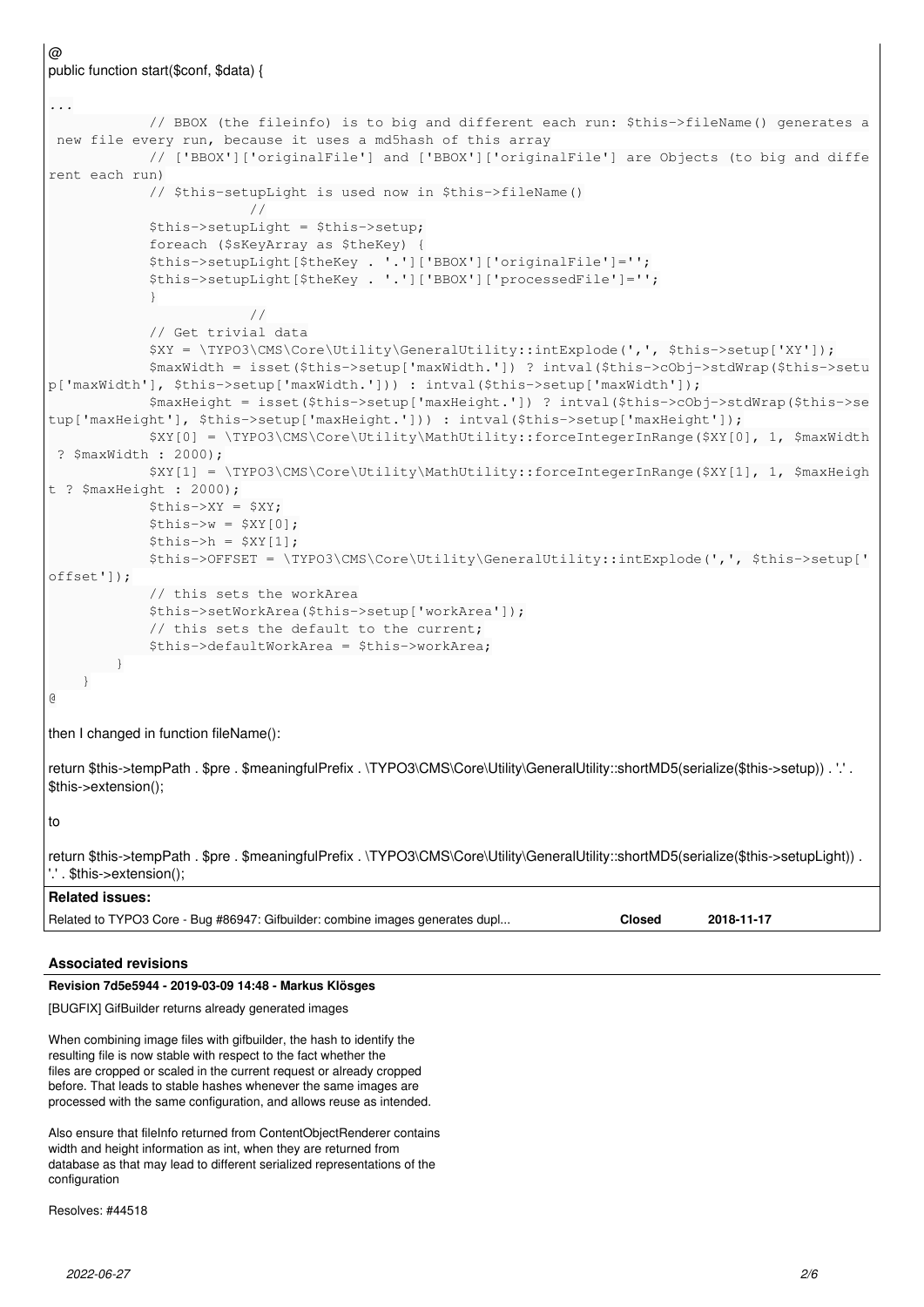Resolves: #86947 Resolves: #87224 Releases: 8.7, 9.5, master Change-Id: I833585034cacaf5a0ad66ba3ff04ac3920421085 Reviewed-on:<https://review.typo3.org/c/59644> Tested-by: TYPO3com <<u>noreply@typo3.com</u>> Tested-by: Guido Schmechel [<guido.schmechel@brandung.de](mailto:guido.schmechel@brandung.de)> Tested-by: Benni Mack <<u>[benni@typo3.org](mailto:benni@typo3.org)</u>> Reviewed-by: Oliver Klee <<u>[typo3-coding@oliverklee.de](mailto:typo3-coding@oliverklee.de)</u>> Reviewed-by: Guido Schmechel <[guido.schmechel@brandung.de](mailto:guido.schmechel@brandung.de)> Reviewed-by: Wouter Wolters <<u>[typo3@wouterwolters.nl](mailto:typo3@wouterwolters.nl)</u>> Reviewed-by: Stephan Großberndt <[stephan.grossberndt@typo3.org](mailto:stephan.grossberndt@typo3.org)> Reviewed-by: Benni Mack <*[benni@typo3.org](mailto:benni@typo3.org)>* 

## **Revision 8d584f74 - 2019-03-09 15:34 - Markus Klösges**

[BUGFIX] GifBuilder returns already generated images

When combining image files with gifbuilder, the hash to identify the resulting file is now stable with respect to the fact whether the files are cropped or scaled in the current request or already cropped before. That leads to stable hashes whenever the same images are processed with the same configuration, and allows reuse as intended.

Also ensure that fileInfo returned from ContentObjectRenderer contains width and height information as int, when they are returned from database as that may lead to different serialized representations of the configuration

Resolves: #44518 Resolves: #86947 Resolves: #87224 Releases: 8.7, 9.5, master Change-Id: I833585034cacaf5a0ad66ba3ff04ac3920421085 Reviewed-on:<https://review.typo3.org/c/59956> Tested-by: TYPO3com <<u>noreply@typo3.com</u>> Tested-by: Benni Mack <<u>[benni@typo3.org](mailto:benni@typo3.org)</u>> Reviewed-by: Oliver Hader < [oliver.hader@typo3.org](mailto:oliver.hader@typo3.org)> Reviewed-by: Benni Mack <*[benni@typo3.org](mailto:benni@typo3.org)>* 

#### **Revision 5bb260cb - 2019-03-09 20:00 - Markus Klösges**

[BUGFIX] GifBuilder returns already generated images

When combining image files with gifbuilder, the hash to identify the resulting file is now stable with respect to the fact whether the files are cropped or scaled in the current request or already cropped before. That leads to stable hashes whenever the same images are processed with the same configuration, and allows reuse as intended.

Also ensure that fileInfo returned from ContentObjectRenderer contains width and height information as int, when they are returned from database as that may lead to different serialized representations of the configuration

Resolves: #44518 Resolves: #86947 Resolves: #87224 Releases: 8.7, 9.5, master Change-Id: I833585034cacaf5a0ad66ba3ff04ac3920421085 Reviewed-on:<https://review.typo3.org/c/59959> Reviewed-by: Oliver Klee <<u>[typo3-coding@oliverklee.de](mailto:typo3-coding@oliverklee.de)</u>> Reviewed-by: Benni Mack <*[benni@typo3.org](mailto:benni@typo3.org)>* Tested-by: TYPO3com <<u>noreply@typo3.com</u>> Tested-by: Benni Mack <<u>[benni@typo3.org](mailto:benni@typo3.org)</u>>

#### **History**

## **#1 - 2015-01-13 13:24 - Mathias Schreiber**

*- Target version set to 7.2 (Frontend)*

*- Is Regression set to No*

#### **#2 - 2015-06-15 17:44 - Benni Mack**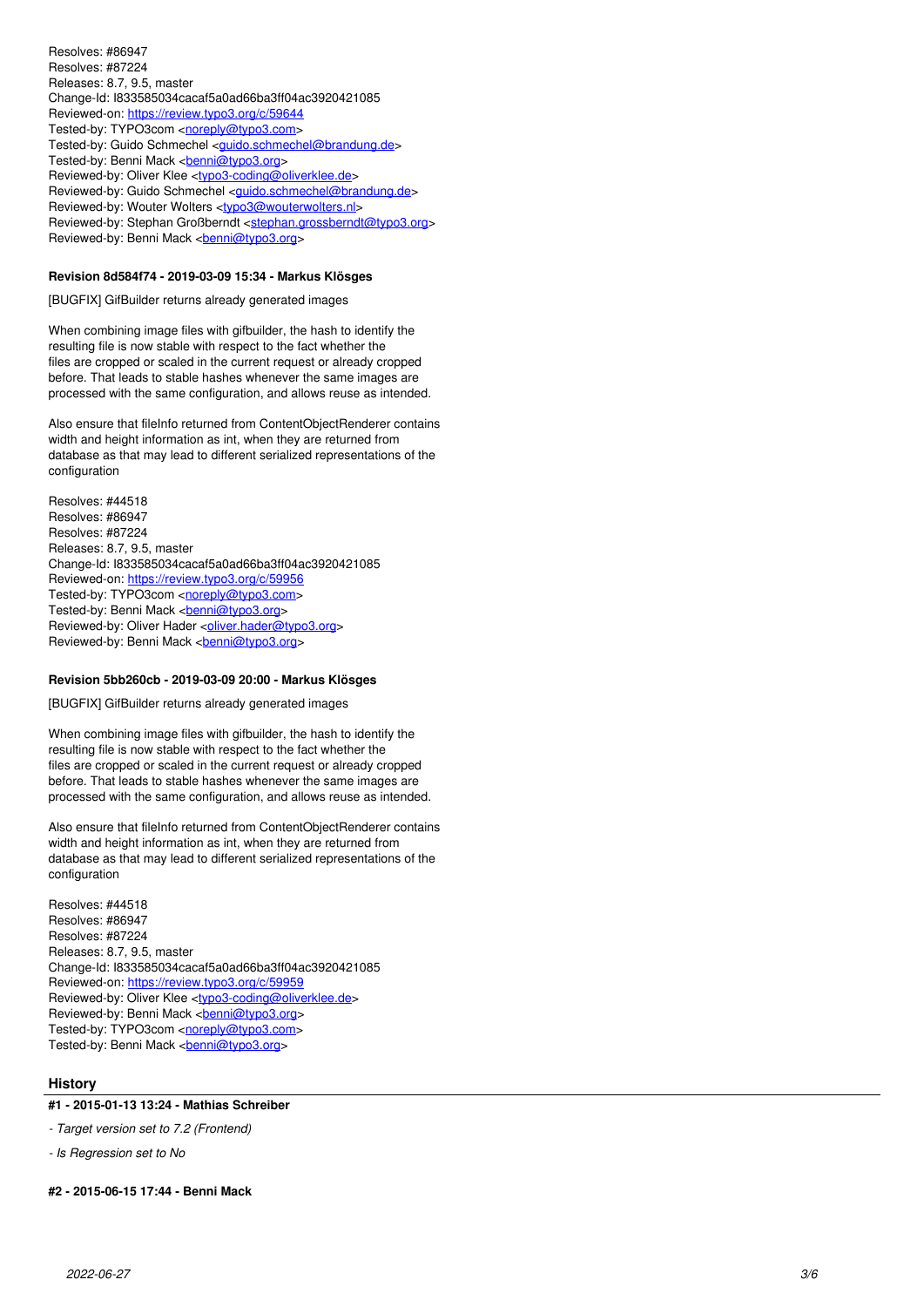*- Target version changed from 7.2 (Frontend) to 7.4 (Backend)*

#### **#3 - 2015-08-05 10:27 - Susanne Moog**

*- Target version changed from 7.4 (Backend) to 7.5*

## **#4 - 2015-09-24 20:42 - Benni Mack**

*- Target version changed from 7.5 to 7 LTS*

## **#5 - 2015-10-28 13:38 - Mathias Schreiber**

*- Category changed from Caching to Image Cropping*

*- Target version deleted (7 LTS)*

## **#6 - 2017-10-26 15:50 - Susanne Moog**

*- Category changed from Image Cropping to Image Generation / GIFBUILDER*

## **#7 - 2018-12-01 14:06 - Thomas Oliver Moll**

- *Priority changed from Should have to Must have*
- *Target version set to Candidate for patchlevel*
- *TYPO3 Version changed from 6.0 to 8*
- *PHP Version changed from 5.3 to 7.1*

Hi,

this is a very old Bug, but it was never really solved or it is back with TYPO 3 8.7.

We recently updated our huge Installations from 7.6 to 8.7 and we now run into issues with the Gifbulder.

We use Gifbuilder to render metadata into images. This data doesn't change often, but Gifbulder creates the same Image over and over with different hashes.

Like Martin, I traced it back to that [BBOX] part in the setup array that is sent through md5 to get the hash. BBOX changes constantly and is HUGE! I wrote it via print r into Text-Files and my disk filled up instantly because these text files had 32MB each and there were thousands of them.

The BBOX part is included by the Gifbuilder layers, that load Images. The patch above seemed not to be working for me, but what I did was very similar:

\$setupLight=this.setup unset(\$setupLight[10.][BBOX]['originalFile']) unset(\$setupLight[10.][BBOX]['prosessedFile']) unset(\$setupLight[10.][BBOX]['fileHash'])

and then I changed the code to use \$setupLight instead of the original to create the Hash. Our Images have the included Image always on Layer 10, so I did not have to iterate over the whole array. Setting the entries to " did not work for me, but unset worked fine.

I don't have the code at hand, so I had to write it here by memory, I hope there are not too many syntax errors after all, I'm not a php coder.

I'm not sure why the FileHash within the BBOX changes as well, I did not find any differences that (I thought) mattered. But this is hard to say when you compare two 32MB text files with scrambled order and many RECURSION in it.

Getting rid of the 2 subtrees and the filehash resulted in much smaller setup arrays (the text file size went down to 1800 Bytes and such like)

Please inform me, If I should open a new issue instead opening this 6 year old one. I can provide a patch that works on the same iterating principle like Martins does, but I'm not sure if there is a smarter way not to use too much data for hashing, after all I firstly create a copy of that huge array, and delete the unnecessary bits afterwards

Cheers TOM

## **#8 - 2018-12-21 11:09 - Thomas Oliver Moll**

*- Related to Bug #86947: Gifbuilder: combine images generates duplicate images of the same picture. added*

## **#9 - 2019-02-05 13:31 - Gerrit Code Review**

*- Status changed from New to Under Review*

Patch set 1 for branch **master** of project **Packages/TYPO3.CMS** has been pushed to the review server.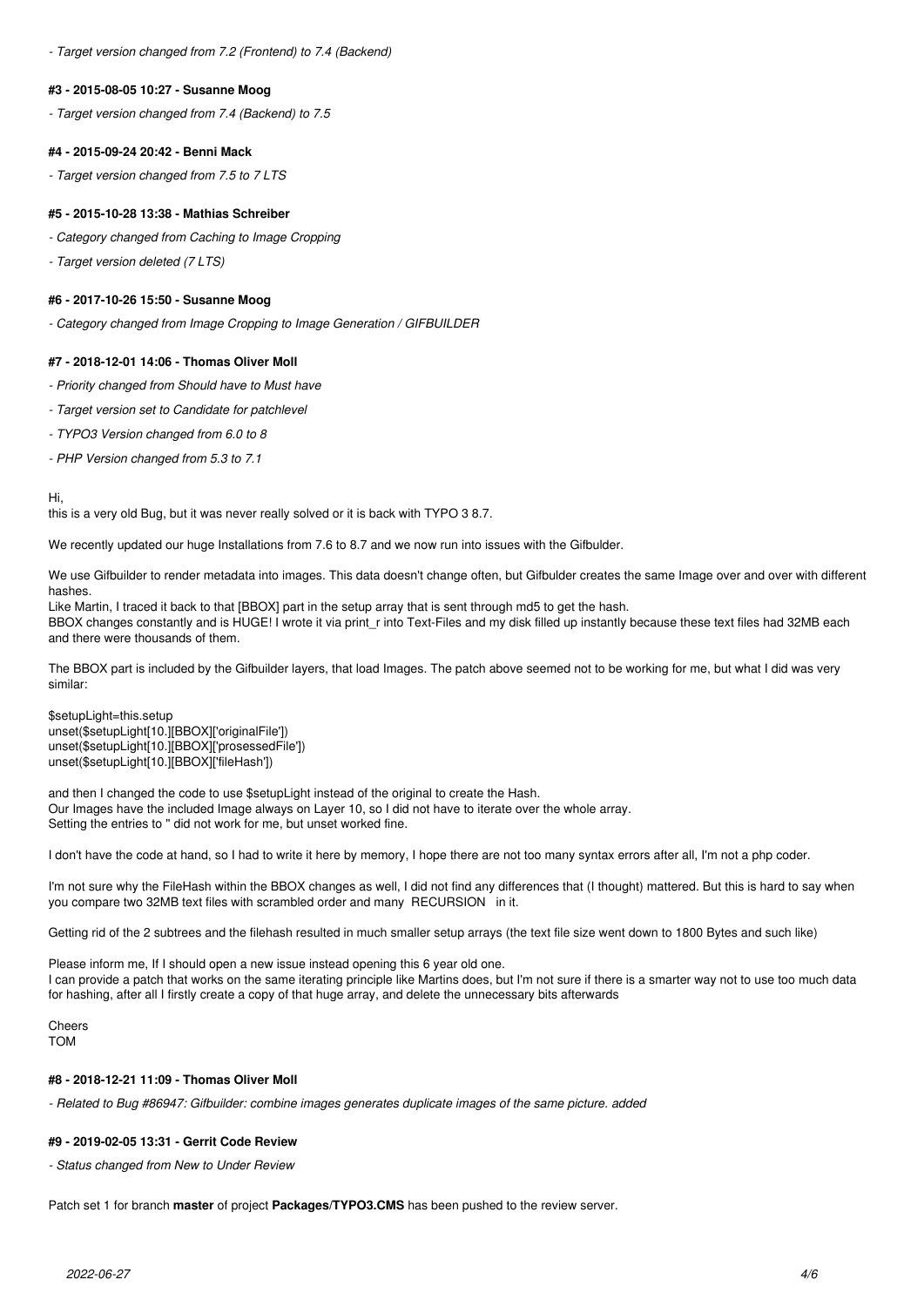#### **#10 - 2019-02-05 13:39 - Gerrit Code Review**

Patch set 2 for branch **master** of project **Packages/TYPO3.CMS** has been pushed to the review server. It is available at <https://review.typo3.org/59644>

#### **#11 - 2019-02-05 13:41 - Gerrit Code Review**

Patch set 3 for branch **master** of project **Packages/TYPO3.CMS** has been pushed to the review server. It is available at <https://review.typo3.org/59644>

#### **#12 - 2019-02-05 13:41 - Gerrit Code Review**

Patch set 4 for branch **master** of project **Packages/TYPO3.CMS** has been pushed to the review server. It is available at <https://review.typo3.org/59644>

## **#13 - 2019-02-05 14:37 - Gerrit Code Review**

Patch set 5 for branch **master** of project **Packages/TYPO3.CMS** has been pushed to the review server. It is available at <https://review.typo3.org/59644>

#### **#14 - 2019-02-05 14:40 - Gerrit Code Review**

Patch set 6 for branch **master** of project **Packages/TYPO3.CMS** has been pushed to the review server. It is available at <https://review.typo3.org/59644>

#### **#15 - 2019-02-05 15:02 - Gerrit Code Review**

Patch set 7 for branch **master** of project **Packages/TYPO3.CMS** has been pushed to the review server. It is available at <https://review.typo3.org/59644>

#### **#16 - 2019-02-07 14:33 - Gerrit Code Review**

Patch set 8 for branch **master** of project **Packages/TYPO3.CMS** has been pushed to the review server. It is available at <https://review.typo3.org/59644>

#### **#17 - 2019-02-07 16:29 - Gerrit Code Review**

Patch set 9 for branch **master** of project **Packages/TYPO3.CMS** has been pushed to the review server. It is available at <https://review.typo3.org/59644>

#### **#18 - 2019-02-17 10:33 - Gerrit Code Review**

Patch set 10 for branch **master** of project **Packages/TYPO3.CMS** has been pushed to the review server. It is available at <https://review.typo3.org/c/Packages/TYPO3.CMS/+/59644>

#### **#19 - 2019-02-17 11:29 - Gerrit Code Review**

Patch set 11 for branch **master** of project **Packages/TYPO3.CMS** has been pushed to the review server. It is available at <https://review.typo3.org/c/Packages/TYPO3.CMS/+/59644>

## **#20 - 2019-02-17 11:31 - Gerrit Code Review**

Patch set 12 for branch **master** of project **Packages/TYPO3.CMS** has been pushed to the review server. It is available at <https://review.typo3.org/c/Packages/TYPO3.CMS/+/59644>

## **#21 - 2019-03-01 10:22 - Gerrit Code Review**

Patch set 13 for branch **master** of project **Packages/TYPO3.CMS** has been pushed to the review server. It is available at <https://review.typo3.org/c/Packages/TYPO3.CMS/+/59644>

#### **#22 - 2019-03-09 14:48 - Gerrit Code Review**

Patch set 1 for branch **9.5** of project **Packages/TYPO3.CMS** has been pushed to the review server. It is available at <https://review.typo3.org/c/Packages/TYPO3.CMS/+/59956>

#### **#23 - 2019-03-09 15:00 - Markus Klösges**

- *Status changed from Under Review to Resolved*
- *% Done changed from 0 to 100*

Applied in changeset [7d5e5944e3a044d4e993028ad3bdd45a1f96d9e6](https://forge.typo3.org/projects/typo3cms-core/repository/1749/revisions/7d5e5944e3a044d4e993028ad3bdd45a1f96d9e6).